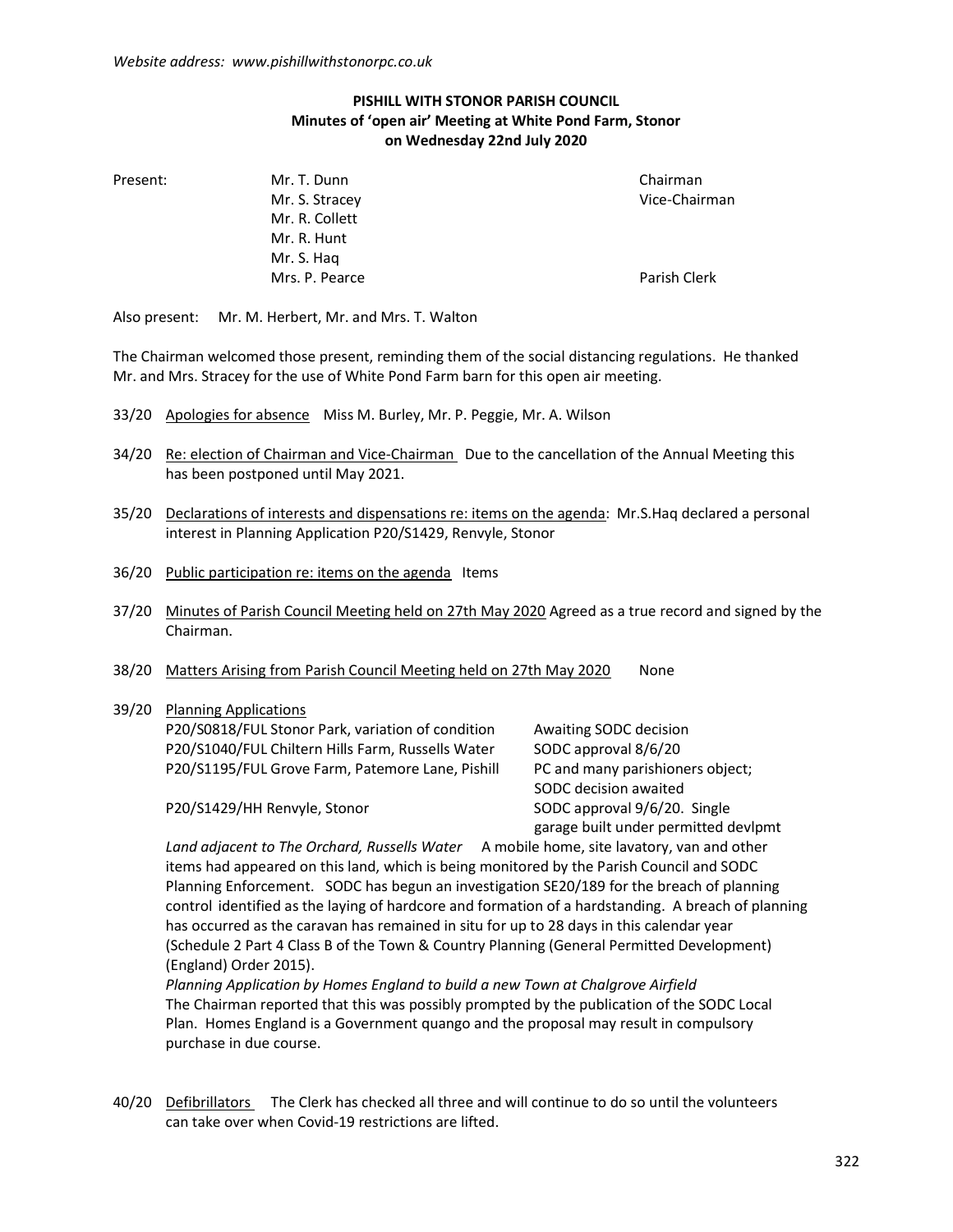## 41/20 Parish Communications

|       | a)                    |                                                                                                                                                                                                                                | Noticeboard at Pishill                                                                                                                                                                                                                  | While 'The Crown' remains closed the board cannot<br>TD/SS<br>be reinstalled.                                                                                                                                                                                                                                                                                              |           |  |  |  |  |
|-------|-----------------------|--------------------------------------------------------------------------------------------------------------------------------------------------------------------------------------------------------------------------------|-----------------------------------------------------------------------------------------------------------------------------------------------------------------------------------------------------------------------------------------|----------------------------------------------------------------------------------------------------------------------------------------------------------------------------------------------------------------------------------------------------------------------------------------------------------------------------------------------------------------------------|-----------|--|--|--|--|
|       | b)                    | Damaged board at Stonor                                                                                                                                                                                                        |                                                                                                                                                                                                                                         | A replacement is kindly being made by Mr. Bill Eastwood,<br>a resident of Pishill. The backing board was supplied by the<br>Parish Council. Suitable recompense to be discussed.<br>Modification of website to achieve greater accessibility to<br>those with disabilities and those using mobiles and tablets.<br>The Parish Councillors discussed this. Mr.Dunn proposed |           |  |  |  |  |
|       | c)                    | Website<br>Group 'io' communication                                                                                                                                                                                            |                                                                                                                                                                                                                                         |                                                                                                                                                                                                                                                                                                                                                                            |           |  |  |  |  |
|       | d)                    |                                                                                                                                                                                                                                |                                                                                                                                                                                                                                         | implementation; seconded by Mr. Hunt. Reluctantly agreed<br>by parish councillors. Clerk to contact Vision ICT.<br>Mr. Haq outlined this service, which will allow<br>interactive communication via email throughout the parish.                                                                                                                                           | PP        |  |  |  |  |
|       |                       |                                                                                                                                                                                                                                |                                                                                                                                                                                                                                         | During lockdown, the parish council has communicated<br>on items of social interest which will now cease.<br>Group IO facility would remove this necessity, allowing<br>parish emails to revert to purely parish information, i.e.<br>planning, road works etc.                                                                                                            | PP        |  |  |  |  |
|       |                       |                                                                                                                                                                                                                                |                                                                                                                                                                                                                                         | Agreed unanimously that Mr. Haq should establish Group IO.                                                                                                                                                                                                                                                                                                                 | <b>SH</b> |  |  |  |  |
|       | e)                    |                                                                                                                                                                                                                                | Update to Emergency Plan                                                                                                                                                                                                                | To be brought forward when Covid-19 permits.                                                                                                                                                                                                                                                                                                                               | b/f       |  |  |  |  |
| 42/20 | Roads<br>a)           | <b>B480</b>                                                                                                                                                                                                                    |                                                                                                                                                                                                                                         | The Clerk has chased again; no action by OCC Highways. Last communication<br>received in June was that it had been passed to the 'relevant department' for                                                                                                                                                                                                                 | b/f       |  |  |  |  |
|       | b)                    |                                                                                                                                                                                                                                | investigation.                                                                                                                                                                                                                          | Ditches These need clearing while the weather is dry. The contractor, who has a 20 year<br>contract, is proving less than effective and in spite of requests, no ditch<br>clearance has taken place in the Parish.                                                                                                                                                         |           |  |  |  |  |
|       |                       | At the beginning of July 2020, Mr. Philip Shaw cleared the ditches on the right-hand<br>side of the B480 (travelling towards Middle Assendon) at the request of the Parish<br>Council. This work will be carried out annually. |                                                                                                                                                                                                                                         |                                                                                                                                                                                                                                                                                                                                                                            |           |  |  |  |  |
|       | c)                    |                                                                                                                                                                                                                                | Swale ditch, Stonor Park<br>Mr.Stracey had discussed the work required with Hon. William Stonor and Mark<br>Bostock of OCC Communities. Hon. William Stonor will be arranging a quote and<br>the account will be settled by OCC.<br>b/f |                                                                                                                                                                                                                                                                                                                                                                            |           |  |  |  |  |
| 43/20 | <b>Commons Report</b> |                                                                                                                                                                                                                                |                                                                                                                                                                                                                                         |                                                                                                                                                                                                                                                                                                                                                                            |           |  |  |  |  |
|       | a)                    |                                                                                                                                                                                                                                | Driving on Commons                                                                                                                                                                                                                      | Fewer incidents at present. Commons have been partially cut.                                                                                                                                                                                                                                                                                                               |           |  |  |  |  |
|       | b)                    | Driving in fields<br>This continues.                                                                                                                                                                                           |                                                                                                                                                                                                                                         |                                                                                                                                                                                                                                                                                                                                                                            |           |  |  |  |  |
| 44/20 |                       | <b>Footpaths Report</b>                                                                                                                                                                                                        | Nothing to report                                                                                                                                                                                                                       |                                                                                                                                                                                                                                                                                                                                                                            |           |  |  |  |  |
| 45/20 |                       |                                                                                                                                                                                                                                | <b>Refuse and Waste Management</b>                                                                                                                                                                                                      |                                                                                                                                                                                                                                                                                                                                                                            |           |  |  |  |  |
|       | a)                    |                                                                                                                                                                                                                                | Purchase of litter pickers etc.                                                                                                                                                                                                         | Mr. Haq has the purchase of 20 sets of litter picking<br><b>SH</b><br>equipment in hand.                                                                                                                                                                                                                                                                                   |           |  |  |  |  |

\_\_\_\_\_\_\_\_\_\_\_\_\_\_\_\_\_\_\_\_\_\_\_\_\_\_\_\_\_\_\_\_\_\_\_\_\_\_\_\_\_\_\_\_\_\_\_\_\_\_\_\_\_\_\_\_\_\_\_\_\_\_\_\_\_\_\_\_\_\_\_\_\_\_\_\_\_\_\_\_\_\_\_\_\_\_\_\_\_\_\_\_\_

 b) Dog excrement bins update The Chairman invited Mr. Herbert to address the meeting who confirmed that Stonor Estates would not permit dog excrement or litter bins to be placed on the Commons.